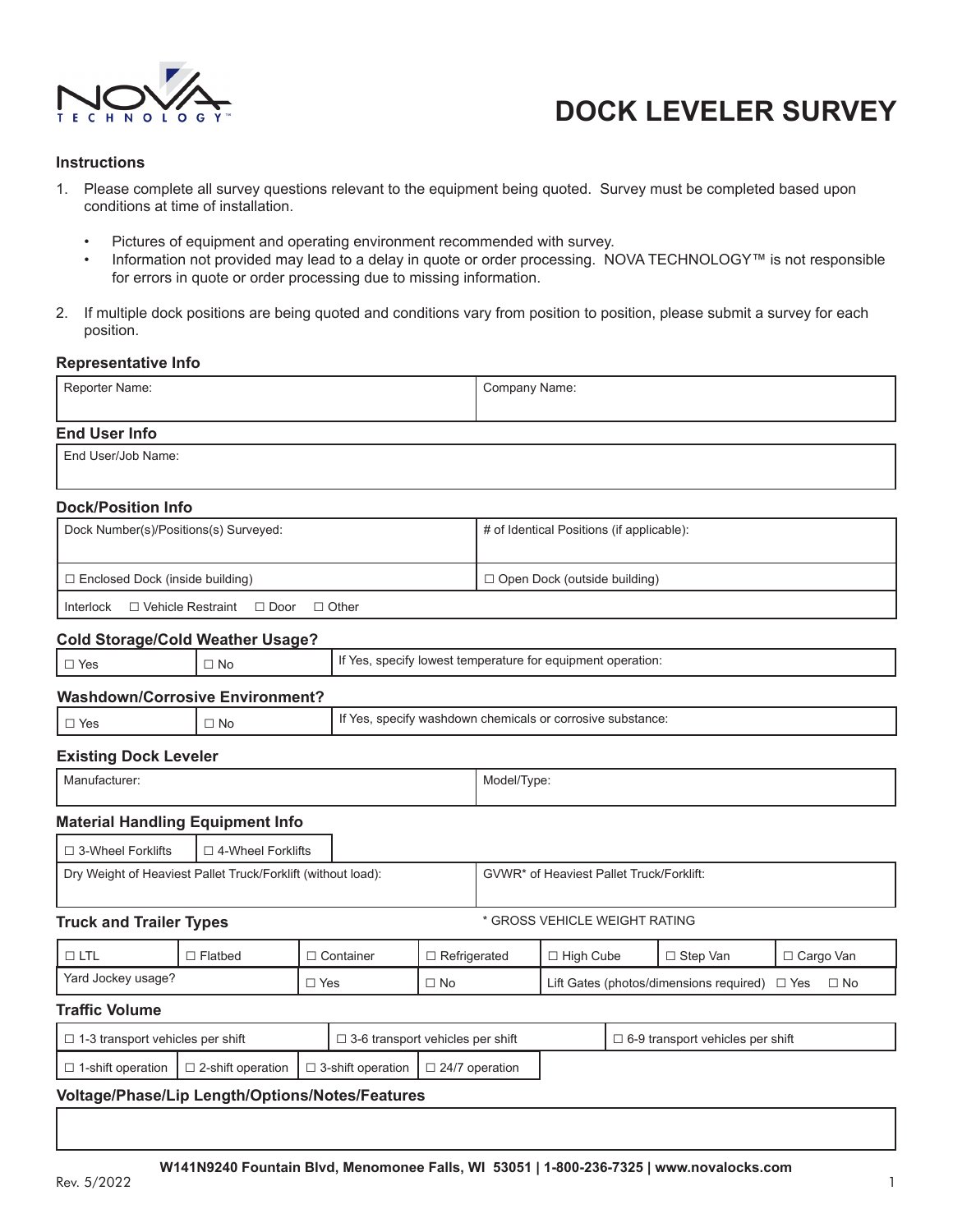

### **SELECT DOCK LEVELER**

- MECH □ 25,000 LB (CIR) □ 30,000 LB (CIR) □ 35,000 LB (CIR) □ 45,000 LB (CIR) □ 55,000 LB (CIR)  $\Box$  If Unknown
- HYD. □ 25,000 LB (CIR) □ 30,000 LB (CIR) □ 35,000 LB (CIR) □ 45,000 LB (CIR) □ 55,000 LB (CIR) □ 75,000 LB (CIR) □ 100,000 LB (CIR) □ If Unknown \_\_\_\_\_\_\_\_\_\_\_\_\_\_\_\_\_\_\_\_
- AIR □ 25,000 LB (CIR) □ 30,000 LB (CIR) □ 35,000 LB (CIR) □ 45,000 LB (CIR) □ 55,000 LB (CIR) □ If Unknown \_\_\_\_\_\_\_\_\_\_\_\_\_\_\_\_\_\_\_\_
- EOD (MECH HYD ) □ 20,000 LB (CIR) □ 25,000 LB (CIR) □ 30,000 LB (CIR) □ 35,000 LB (CIR) □ If Unknown \_\_\_\_\_\_\_\_\_\_\_\_\_\_\_\_\_\_\_\_ (SEE PAGE 3 FOR SIZES)





| A) WIDTH       | F) SIDE ANGLES  |  |
|----------------|-----------------|--|
| B) LENGTH      | G) LOWER ANGLE  |  |
| C) DEPTH FRONT | H) OPTIONAL     |  |
| D) DEPTH REAR  | J) J-BOX HORIZ. |  |
| E) REAR ANGLE  | K) J-BOX VERT.  |  |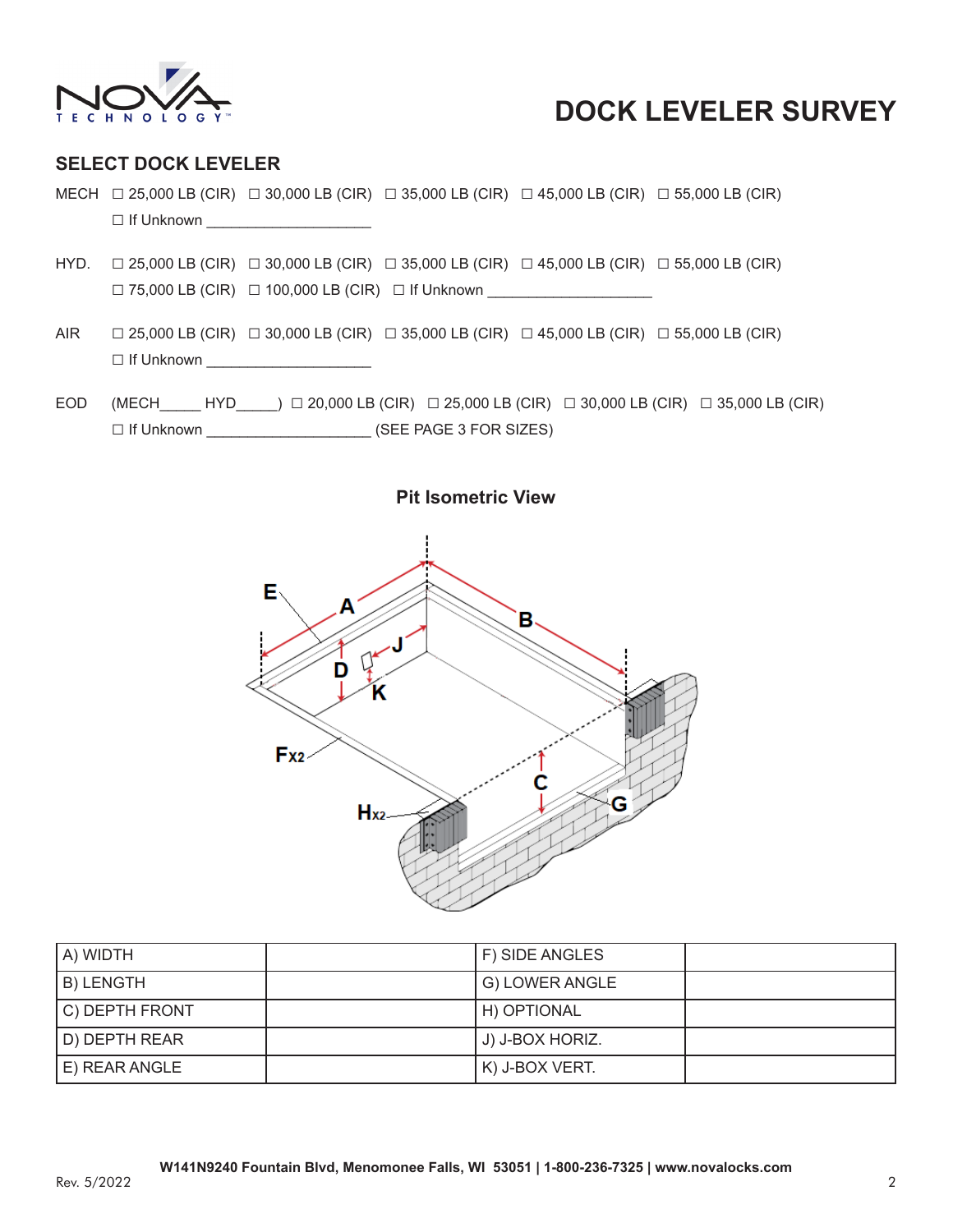



| A) WALL SET BACK         | F) SLOPE HEIGHT      |  |
|--------------------------|----------------------|--|
| B) BUMPER PROJECTION     | G) SLOPE PROJECTION  |  |
| C) DOCK HEIGHT           | H) GRADE CHANGE DIM. |  |
| D) CANTILEVER PROJECTION | J) HEIGHT AT 50 FEET |  |
| E) CANTILEVER HEIGHT     |                      |  |

| <b>HYDRAULIC</b> |                             |                                   |  |
|------------------|-----------------------------|-----------------------------------|--|
| <b>MODEL</b>     | <b>DECK</b><br><b>WIDTH</b> | <b>TOTAL UNIT</b><br><b>WIDTH</b> |  |
| HED-66           | 66"                         | 104"                              |  |
| HED-72           | 72"                         | 110"                              |  |
| HED-78           | 78"                         | 116"                              |  |
| HED-84           | 84"                         | 122"                              |  |

| <b>MECHANICAL</b> |                             |                                   |  |
|-------------------|-----------------------------|-----------------------------------|--|
| <b>MODEL</b>      | <b>DECK</b><br><b>WIDTH</b> | <b>TOTAL UNIT</b><br><b>WIDTH</b> |  |
| <b>NL-66</b>      | 66"                         | 104"                              |  |
| <b>NL-72</b>      | 72"                         | 110"                              |  |
| <b>NL-78</b>      | 78"                         | 116"                              |  |
| <b>NL-84</b>      | 84"                         | 122"                              |  |



### **Notes:**